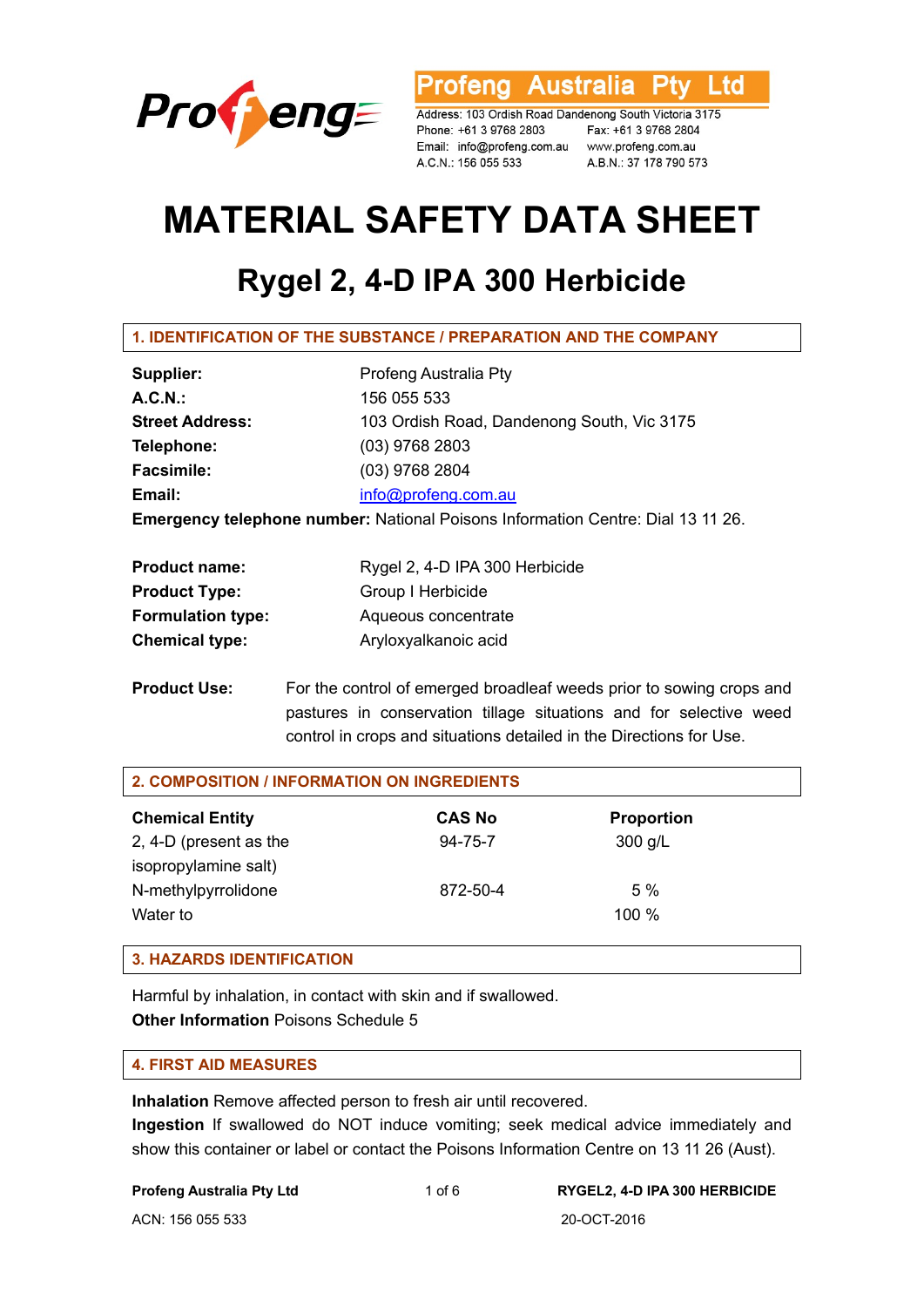

**Australia** ∟td

Address: 103 Ordish Road Dandenong South Victoria 3175 Phone: +61 3 9768 2803 Email: info@profeng.com.au www.profeng.com.au A.C.N.: 156 055 533

Fax: +61 3 9768 2804 A.B.N.: 37 178 790 573

Make every effort to prevent vomit from entering the lungs by careful placement of the patient.

The above first aid instructions are mandated by the Commonwealth Department of Health and Aged Care via the National Drugs and Poisons Schedule. These instructions are suitable for ingestion of spray solution and small amounts of concentrate; however, if SUBSTANTIAL AMOUNTS of the concentrate have been swallowed (more than about 30ml) AND if medical assistance is more than 30 minutes away, the induction of vomiting should be CONSIDERED, preferably based on MEDICAL ADVICE if a physician can be contacted by phone. All care must be taken to prevent vomit from being inhaled. Do not give anything by mouth to a semi-conscious or unconscious person.

**Skin** Remove contaminated clothing and launder before re-use. Wash affected areas thoroughly with soap and water.

**Eye** If in eyes, hold eyelids open and wash with copious amounts of water for at least 15 minutes.

**First Aid Facilities** If poisoning occurs, contact a doctor or Poisons Information Centre on 13 11 26 (Australia).

**Advice to Doctor** Treat symptomatically.

#### **5. FIRE-FIGHTING MEASURES**

**Extinguishing Media** If involved in a fire, the product will not burn. Choose extinguishing media to suit the burning material.

**Hazardous Combustion Products** 

Non-flammable. May emit toxic fumes of hydrogen chloride or phosgene if involved in fires or exposed to extreme heat.

**Protective Equipment** Breathable air apparatus may have to be worn if material is involved in fires especially in confined spaces.

#### **6. ACCIDENTAL RELEASE MEASURES**

**Spills & Disposal** Contain spill and absorb with clay, sand, soil or proprietary absorbent (such as vermiculite). Collect spilled material and waste in sealable open-top type containers for disposal.

**Personal Protection** For appropriate personal protective equipment (PPE), refer Section 8. **Environmental Precautions** 

Prevent from entering drains, waterways or sewers.

#### **7. HANDLING AND STORAGE**

**Handling** For personal protective equipment (PPE) and hygiene advice, refer Section 8. **Storage** Store in the closed, original container in a cool, well ventilated area. Do not store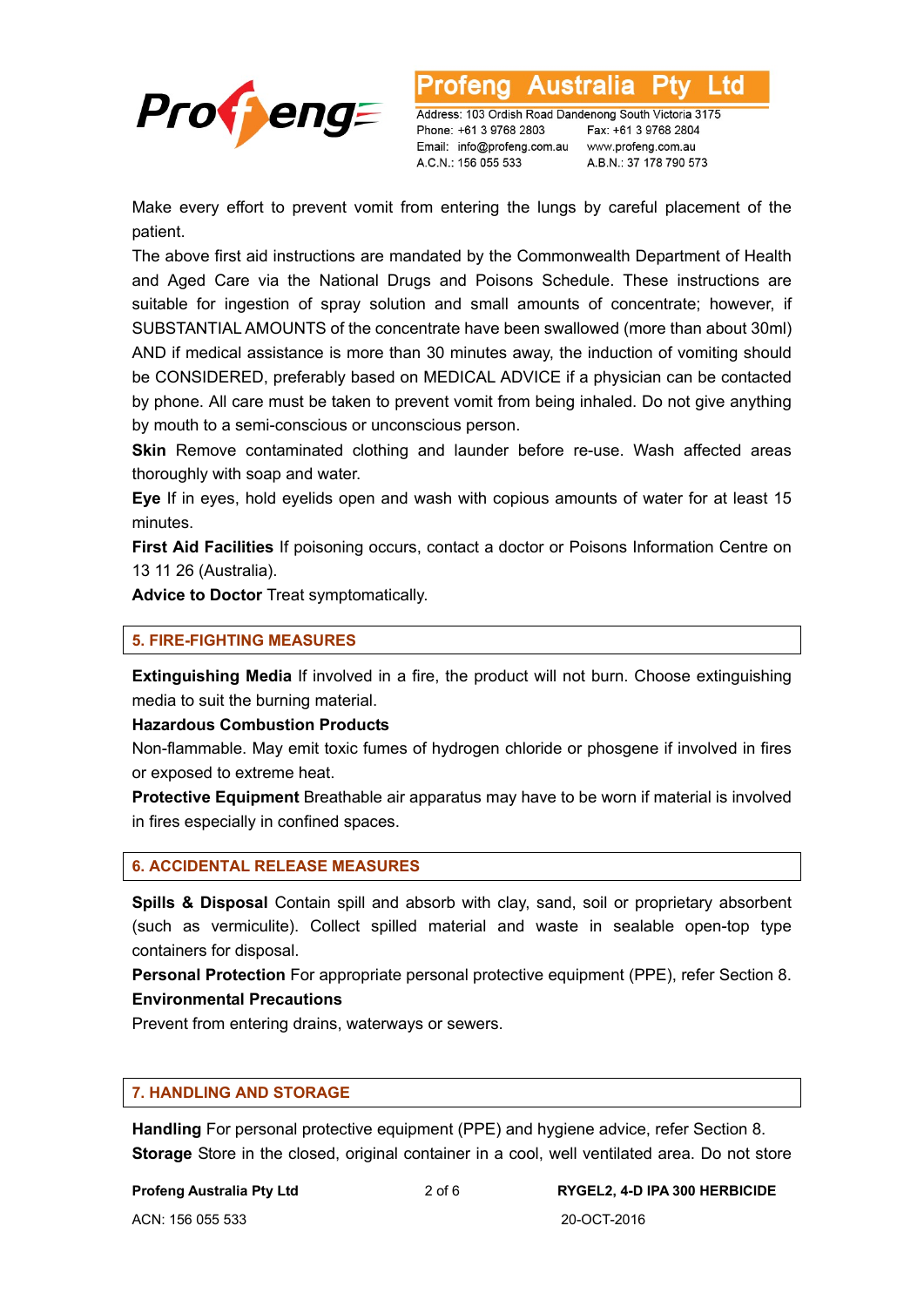

Australia ∟td

Address: 103 Ordish Road Dandenong South Victoria 3175 Phone: +61 3 9768 2803 Email: info@profeng.com.au www.profeng.com.au A.C.N.: 156 055 533

Fax: +61 3 9768 2804 A.B.N.: 37 178 790 573

for prolonged periods in direct sunlight.

**Other Information** Equipment that has been used for this chemical should not be used for the application of other materials to sensitive plants, unless it has been well washed out with hot soapy water or 1% solution of ammonia, followed by several clear water rinses. Do not use on or in situations where damage to susceptible crops or plants such as cotton, tobacco, tomatoes, flowers, vines, fruit trees or other susceptible crop plants may result from direct application or drift.

#### **8. EXPOSURE CONTROLS/PERSONAL PROTECTION**

**Exposure Limits** No exposure standard for this product has been set, however, an exposure standard has been set for 2,4-D acid (solid) at 10 mg/m3.

#### **Other Exposure Information**

DFG (Germany) has set the following exposure standards for N-methyl pyrrolidone MAK TWA 80 mg/m3; PEAK II (2).

**Respiratory Protection** Do not inhale spray mist.

#### **Personal Protective Equipment**

When preparing spray, wear PVC or rubber apron, elbow length PVC gloves and face shield. When using the prepared spray, wear face shield.

**Eng. Controls** Handle in well ventilated areas, generally natural ventilation is adequate.

**Hygiene Measures** After use and before eating, drinking or smoking, wash hands, arms and face thoroughly with soap and water. After each day's use, wash contaminated clothing and safety equipment.

#### **9. PHYSICAL AND CHEMICAL PROPERTIES**

| Appearance                      | Clear, brown liquid                                |
|---------------------------------|----------------------------------------------------|
|                                 |                                                    |
| Odour                           | Fish like odour                                    |
| <b>Melting Point</b>            | $<$ 0 $^{\circ}$ C                                 |
| <b>Solubility in Water</b>      | Soluble in water                                   |
| <b>Boiling Point</b>            | $100^{\circ}$ C                                    |
| <b>Specific Gravity (H2O=1)</b> | 1.107                                              |
| <b>Vapour Pressure</b>          | 16mm Hg (for water), 2,4-D amines are non-volatile |
| <b>Volatile Component</b>       | 60% (water)                                        |
| <b>Flammability</b>             | Non combustible material                           |
| <b>Ignition Temperature</b>     | N/A                                                |
| <b>Flammable Limits LEL</b>     | N/A                                                |

#### **10. STABILITY AND REACTIVITY**

**Stability** Stable under normal conditions. **Hazardous Polymerization** Hazardous polymerisation is not possible.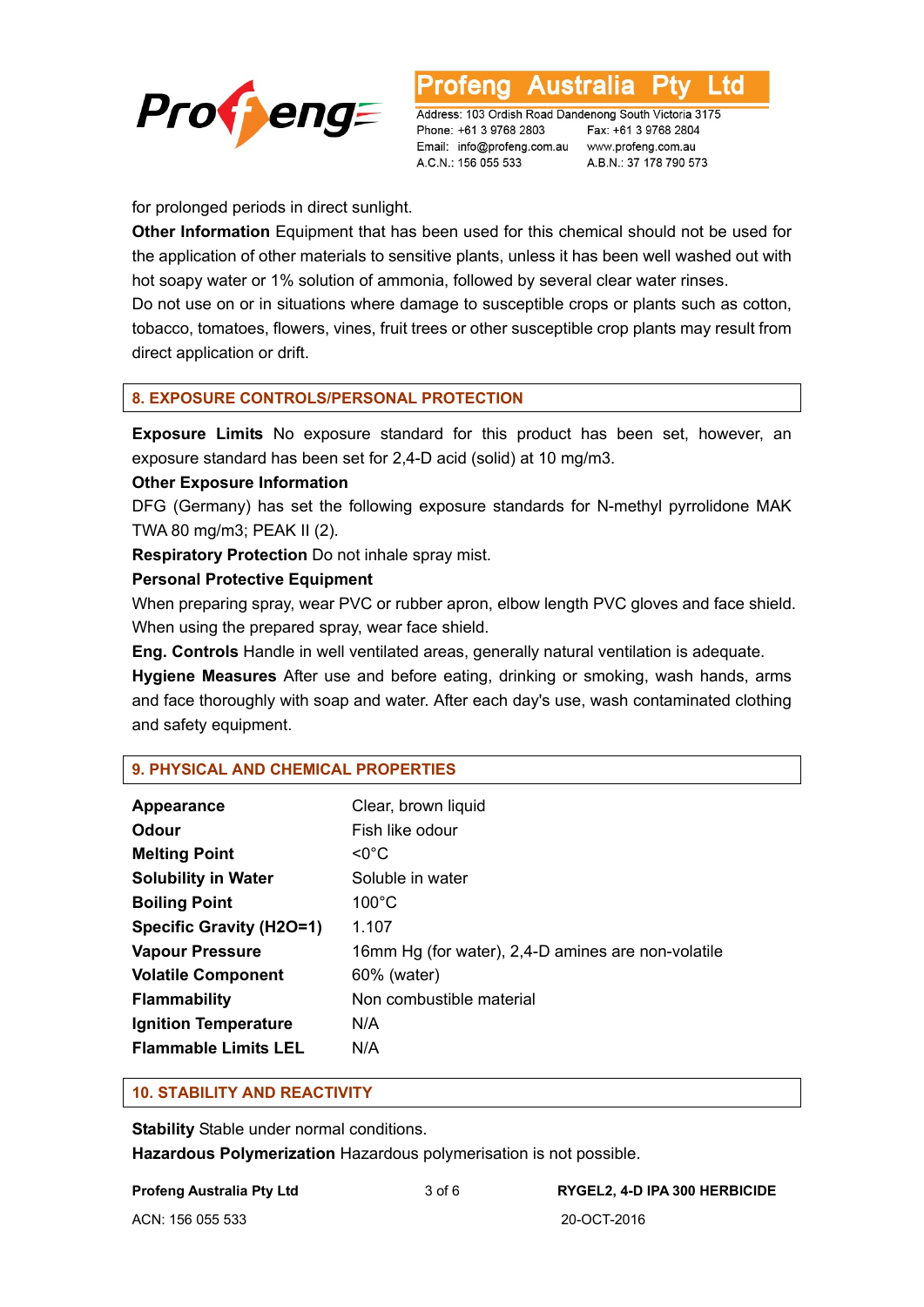

∟td

Address: 103 Ordish Road Dandenong South Victoria 3175 Phone: +61 3 9768 2803 Email: info@profeng.com.au www.profeng.com.au A.C.N.: 156 055 533

Fax: +61 3 9768 2804 A.B.N.: 37 178 790 573

**Materials to Avoid** Reaction of the concentrate or spray mix with acids will precipitate solid 2,4-D acid and largely de-activate the product and cause blockages in spray equipment. The addition of a strong alkali such as caustic soda will cause release of mono-isopropylamine vapour. Mono-isopropylamine is moderately toxic, LD50 (oral, rat) is

#### **11. TOXICOLOGICAL INFORMATION**

820 mg/kg and a TLV of 5 ppm (TWA) has been set.

No harmful effects are expected if the precautions on the label and this MSDS are followed. **Inhalation** A moderate hazard exists from inhalation of spray and care should be taken to avoid inhalation of spray mists.

**Ingestion** The concentrate is harmful if swallowed. Ingestion of 2,4-D in relatively large amounts can result in headache, nausea, lethargy, motor weakness and incoordination.

**Skin** Prolonged contact with the concentrate may cause irritation. Prolonged contact of the concentrate with skin will result in absorption of some 2,4-D which can be harmful.

**Eye** The concentrate may cause irritation of the eyes unless washed off immediately.

**Chronic Effects** Chronic Overexposure: Repeated absorption of relatively large amounts of 2,4-D presents a risk to the liver and kidneys.

**Acute Toxicity - Oral** LD50 (rat) 699 mg/kg for 2,4-D acid

LD50 (rat) 820 mg/kg for mono-isopropylamine

LD50 (rat) 4200 mg/kg for N-methyl pyrrolidone (NMP)

#### **Acute Toxicity - Dermal**

LD50 (rabbit) >2000 mg/kg for 2,4-D acid

LD50 (rabbit) 8000 mg/kg for N-methyl pyrrolidone (NMP)

#### **Acute Toxicity - Inhalation**

LC50 (rat) (4hr) >1.79 mg/L for 2,4-D

**Other Information** In trials using 2,4-D as a drug, studies on volunteers have shown that doses of between 5 and 36 mg/kg body weight do not cause any acute toxic effects.

Formulated 2,4-D products can be absorbed by ingestion, inhalation (spray mist) and through the skin. Studies of users (applicators) have shown that absorption through the skin is the most common route. When used with good agricultural spraying practice and good personal hygiene, absorption of 2,4-D is very low. 2,4-D does not accumulate in the body; a single dose of 2,4-D is rapidly excreted (in a few days), mainly in the urine.

The Australian Acceptable Daily Intake (ADI) for 2,4-D for a human is 0.01 mg/kg/day, set for the public for daily, lifetime exposure. This is based on the NOEL of 1.0 mg/kg/day, the level determined to show no effects during long term exposure for the most sensitive indicators and the most sensitive species. (Ref: Comm. Dept. of Health and Ageing, 'ADI List', TGA, August 2003).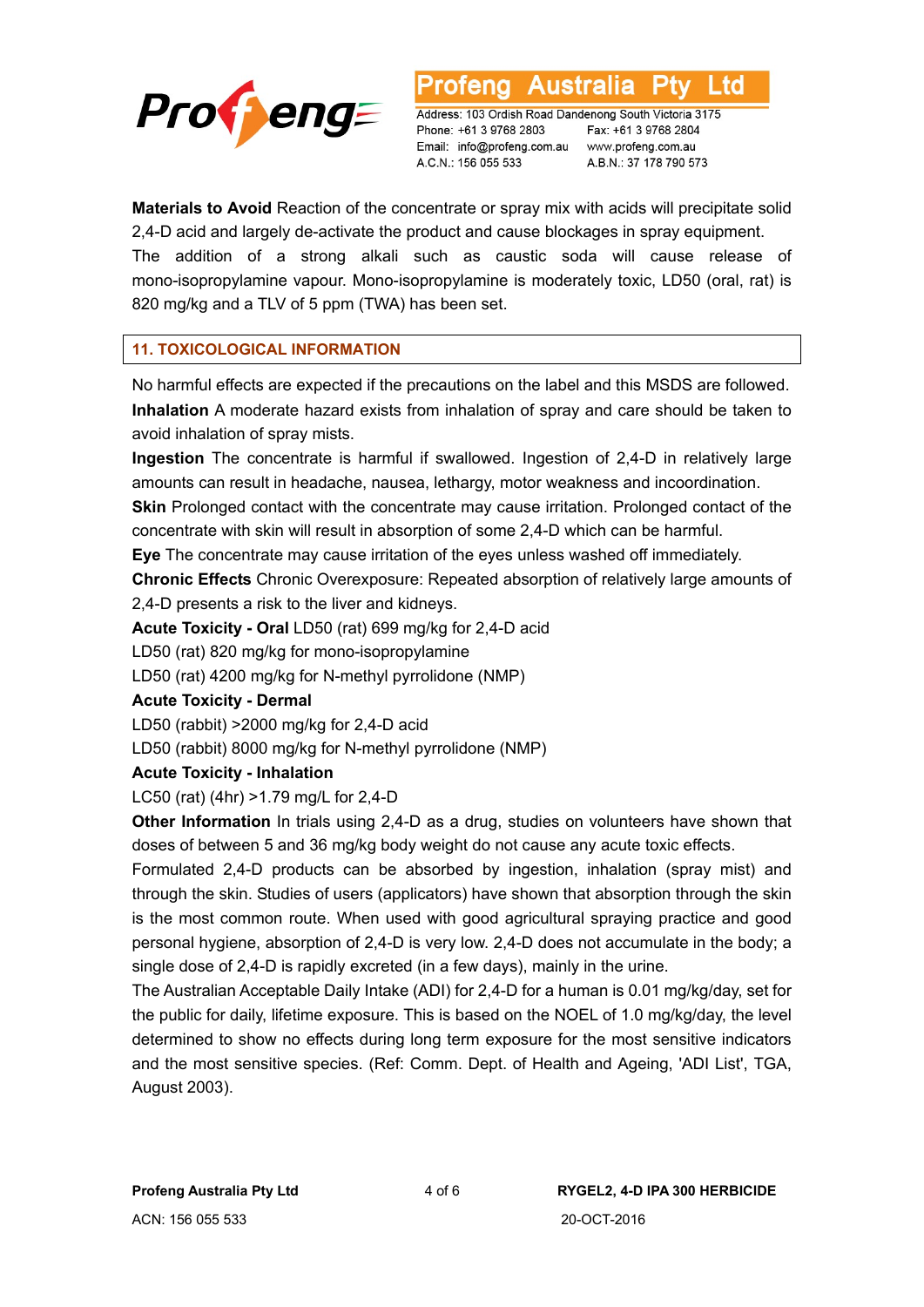

Australia Ltd

Address: 103 Ordish Road Dandenong South Victoria 3175 Phone: +61 3 9768 2803 Email: info@profeng.com.au www.profeng.com.au A.C.N.: 156 055 533

Fax: +61 3 9768 2804 A.B.N.: 37 178 790 573

#### **12. ECOLOGICAL INFORMATION**

#### **Known Harmful Effects on the Environment**

2,4-D products do not appear to pose any threat to birds. 2,4-D products do not appear to pose any threat to fish or other aquatic organisms other than in very high concentrations. **Acute Toxicity - Fish** LC50 (96 hr) for (rainbow trout) is >100 mg/L.

#### **Acute Toxicity - Daphnia**

LC50 (48 hr) for (daphnia) is 184 mg/L for 2,4-D (2,4-dichlorophenoxyacetic acid) dimethylamine salt.

#### **Acute Toxicity – Other Organisms**

Not toxic to bees. LD50 for (mallard duck) is >500 mg/kg.

#### **13. DISPOSAL CONSIDERATIONS**

**Product Disposal** On site disposal of the concentrated product is not acceptable. Ideally, the product should be used for its intended purpose. If there is a need to dispose of the product, approach local authorities who hold periodic collections of unwanted chemicals (ChemCollect).

**Container Disposal** Triple rinse containers, add rinsate to the spray tank, then offer the container for recycling/reconditioning, or puncture top, sides and bottom and dispose of in landfill in accordance with local regulations.

drumMUSTER is the national program for the collection and recycling of empty, cleaned, non returnable crop production and on-farm animal health chemical containers. If the label on your container carries the drumMuster symbol, triple rinse the container, ring your local Council, and offer the container for collection in the program.

#### **14. TRANSPORT INFORMATION**

It is good practice to separate this product from food, food related materials, animal feedstuffs, seed or fertilisers during transport.

| U.N. Number                 | None Allocated |
|-----------------------------|----------------|
| <b>Proper Shipping Name</b> | None Allocated |
| <b>DG Class</b>             | None Allocated |
| <b>Hazchem Code</b>         | None Allocated |
| <b>Packing Group</b>        | None Allocated |

**Storage and Transport** Considered non dangerous for transport by the Australian Code for the Transport of Dangerous Goods by Road and Rail.

**IMDG UN No.:** Not a marine pollutant.

#### **15. REGULATORY INFORMATION**

#### **Risk Phrases**